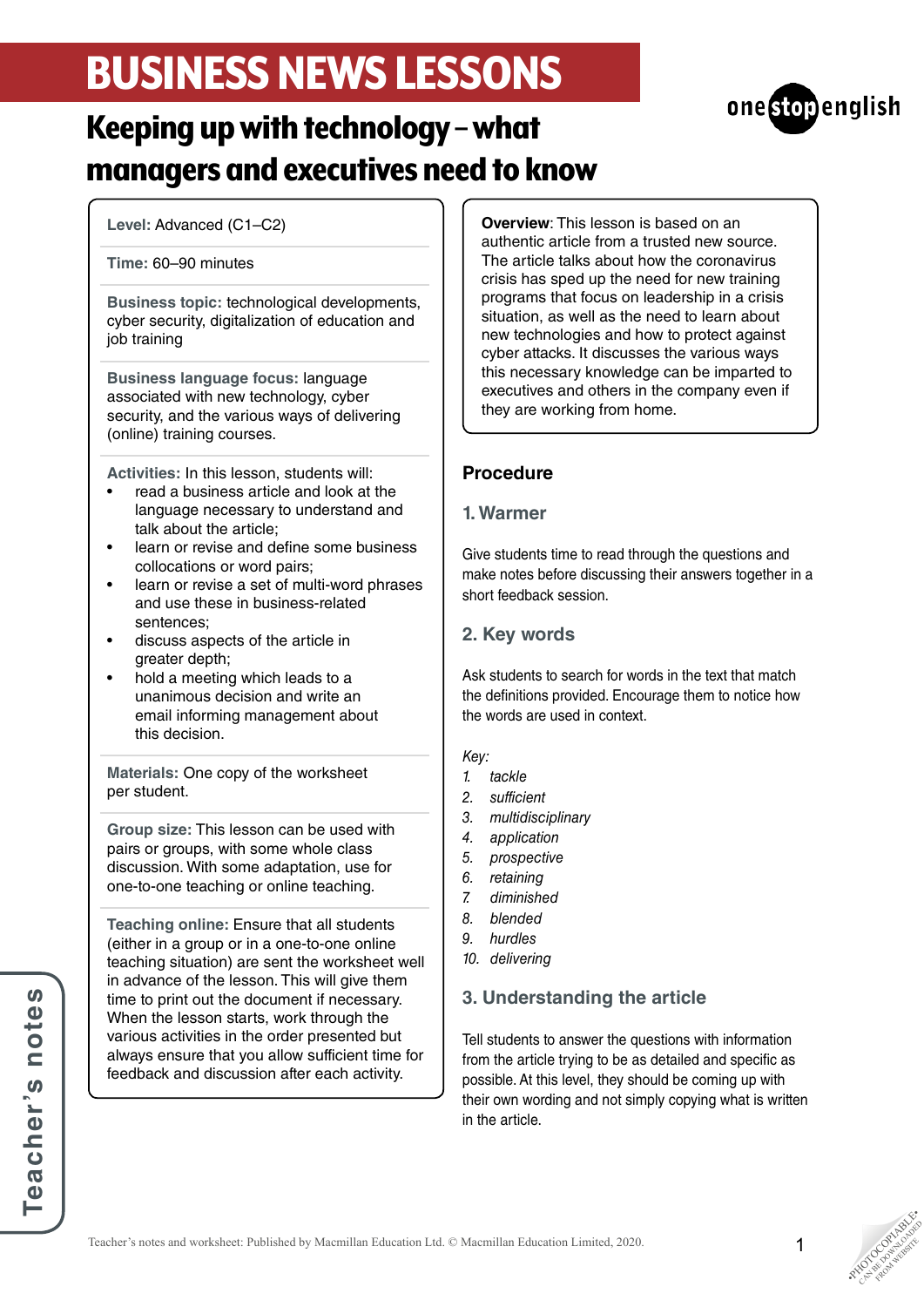# BUSINESS NEWS LESSONS



If students are working in pairs or small groups, they can collaborate on the answers to promote peer teaching. Then, they should check answers as a class.

#### *Key: (suggested answers)*

- *1. They need knowledge of cyber security and they need to know what to do if their company suffers a cyber attack. They need to know what threats this kind of attack could pose to their business, and what to do to protect the company. They often need to develop a greater understanding of the digital world in general and gather specific knowledge of new topics such as artificial intelligence. It's important too for them to know what the competitive impacts of these new technical developments have on their business.*
- *2. The Covid-19 crisis has led to more people working from home causing more business to be carried out online. This has meant that an understanding of the digital world has gained even greater importance. On top of this, many important technological developments such as the introduction of artificial intelligence and voice-activated assistants are becoming more commonplace in business.*
- *3. The course takes place over two days of face-to-face lectures, followed by questions. Any participants who wants more information will be provided with extra materials online, giving the course an additional blended format.*
- *4. The Iese Business School looks at the use of AI for leadership and how executives can put AI to good use in their companies in a socially responsible way.*
- *5. A study in 2018 said that two thirds of prospective adult learners wanted some kind of online element in their courses. This was twice as many people as five years previously. Course tutors are now having to think about how to teach online and adjust their courses for the new digital world. Students, professors and staff are showing that they are open to these new formats and willing to try them.*

### **4. Business language – collocations**

For part a, ask students to match the words on the left with those on the right to make collocations from the article. Point out that although other collocations may be possible, they are looking for ones that they already read in the article. Then, in part b, they should scan the article to check their answers, before writing their own definitions in part c. This task can be done in pairs or small groups to encourage speaking and collaboration.

To extend this task, students swap their written definitions with another pair of students. The other pair should match the first pair's definitions with the collocations. This will encourage the students to write concisely and clearly so that others understand – a very useful business skill!

*Key: (plus suggested or possible definitions)*

- *1. artificial intelligence: the use of computer technology to make computers and other machines think and do things in the way that people can*
- *2. cyber security: safety when relating to computers and the internet*
- *3. remote tuition: teaching done from a distance; not face to face in a classroom but probably online*
- *4. supplementary materials: course papers and information that are in addition to the ones deemed essential*
- *5. technical insight: a chance to understand something or learn more about technical matters*
- *6. socially responsible: when someone is aware and concerned about matters that affect other people so that they ensure they always try to do the right thing*
- *7. strategic management: analysing, evaluating, formulating and implementing a company's major goals and initiatives*
- *8. target audiences: the people you hope to reach*

### **5. Business language – Multi-word phrases**

Ask students to find four multi-word phrases in the article and use them to complete the sentences. The number of words in the phrase and the paragraph number are given to help them. Talk about the meaning of any phrase they are not sure about, or have them look up the meanings.

To extend this task, ask students to come up with additional sentences that include these phrases. Allow them to change the verb form where necessary.

*Key:*

- *1. sparked a wave of*
- *2. embracing the trend*
- *3. unique selling point*
- *4. necessity is the mother of invention*